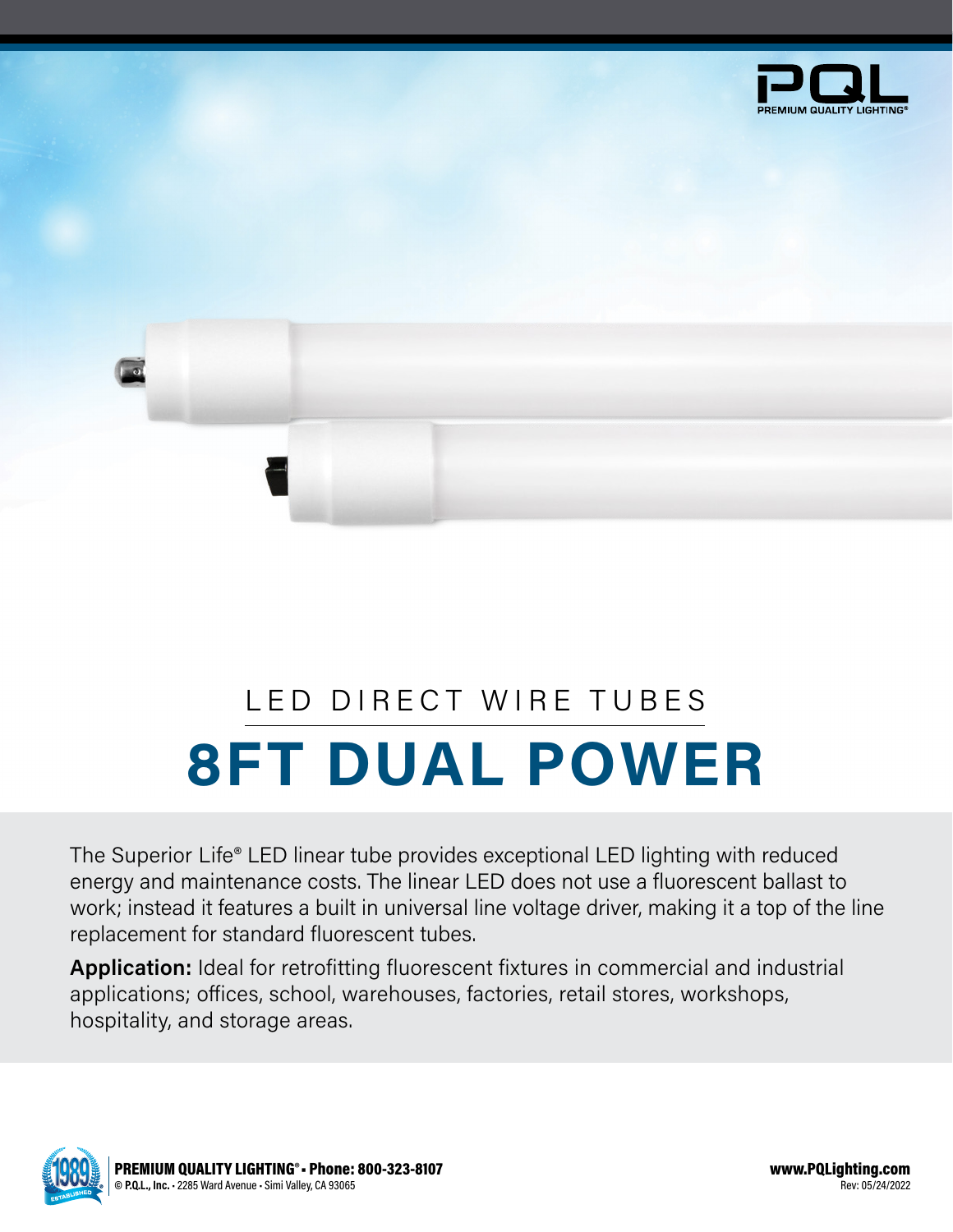## 8FT DUAL POWER • UL TYPE B LED DIRECT WIRE TUBES



## FEATURES

- **• High Efficiency, Energy Saving**
- **• Premium Construction** Longer lamp life and durability.
- **• High Performance LEDs** Bright and high lumens per watt light output.
- **• Mercury Free** Environmentally friendly.
- **• Little to no UV or Projected Heat** Reduces fading and AC costs.
- **• Vibration and Shock Resistant**
- **• No Ballast Required** Lamp runs off the main.
- **• Double Ended Connection\***

*\* See install instructions for specific wiring and further details.*



Note: Warranty and Qualifications can vary per item, see technical data sheets (TDS) for specific information. · Not all product variations listed are DLC\* qualified. Visit www.designlights.org/search to confirm qualificat *lumens on LED products are approximate and may vary slightly. • Specifications are subject to change without notice. • Photos and drawings may not be to scale and are for general reference only.*